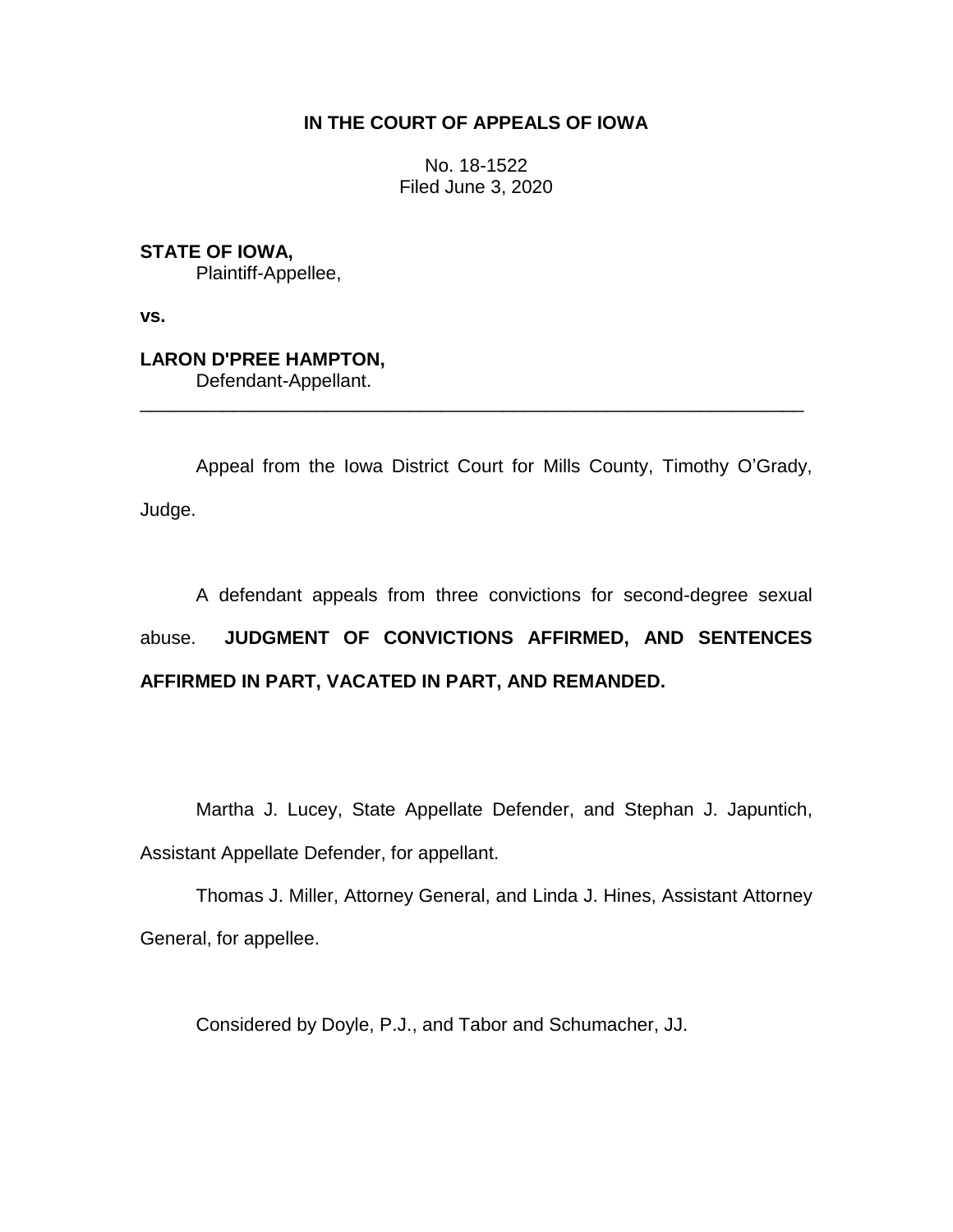### **SCHUMACHER, Judge.**

A defendant appeals his convictions and sentences for three counts of second-degree sexual abuse. First, he argues he received ineffective assistance of counsel due to his trial counsel's removal of a juror by a peremptory strike instead of by a challenge for cause. He also claims his trial counsel was ineffective for failing to object to a victim impact statement submitted by the victim's foster parent. He further argues the court failed to make a valid determination of his reasonable ability to pay restitution.

We find that the defendant suffered no prejudice by his counsel's use of a peremptory strike to remove a juror that could have been challenged for cause. We also find the court's receipt of a victim impact statement by the victim's foster parent did not result in prejudice and therefore the defendant's ineffectiveassistance-of-counsel claim fails. However, we vacate the portions of the trial court's orders pertaining to restitution and remand for a redetermination of restitution in accordance with Iowa Supreme Court precedent.

### **Background Facts and Proceedings**

The defendant, Laron D'Pree Hampton, was convicted of three counts of second-degree sexual abuse for multiple assaults of nine-year-old C.S. At the time of the abuse, Hampton was dating C.S.'s mother. Both Hampton and C.S. tested positive for chlamydia following the abuse. C.S. was subsequently placed in foster care.

A trial was held in July 2018. During voir dire, juror seven revealed that members of his immediate family and his spouse's family had suffered sexual abuse; several were approximately C.S.'s age at the time of abuse. Upon being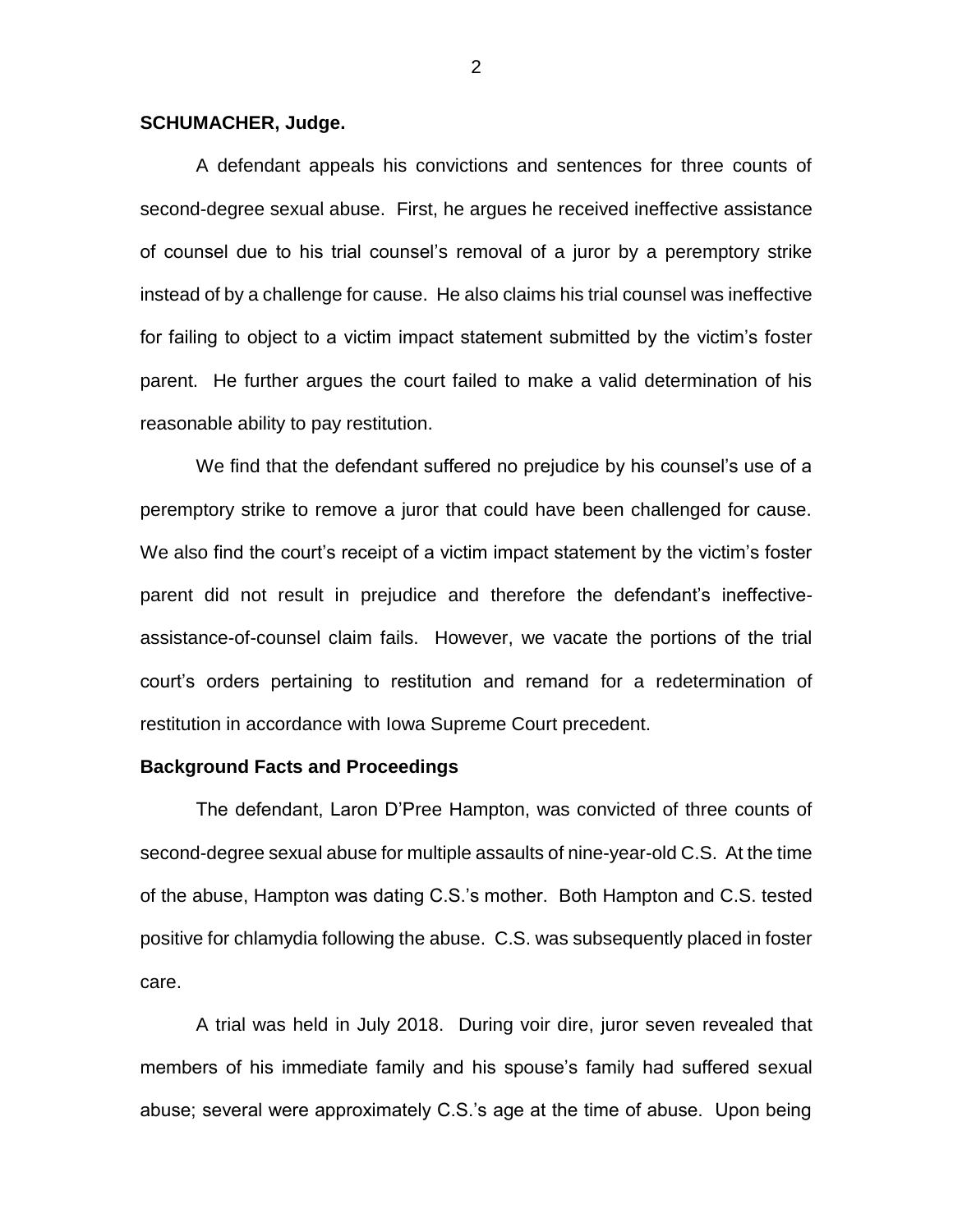asked, "Do you believe that you could be a fair and impartial juror," juror seven responded, "It would be rough." Defense counsel passed for cause and later struck juror seven with a peremptory strike. At the close of trial, the jury found Hampton guilty on all three counts of Iowa Code section 709.3(1)(b) (2017).

At sentencing, C.S.'s foster mother presented an oral victim impact statement without objection. In her statement, the foster mother commented on Hampton's failure to accept responsibility and asserted C.S. had suffered trauma as a result of having to meet with lawyers. The trial court sentenced Hampton to two consecutive twenty-five-year sentences, with a third twenty-five-year sentence to run concurrently. The trial court noted the impact and trauma to C.S. as a reason for the sentence. In the sentencing order, the trial court ordered Hampton to pay restitution; fines, penalties and surcharges; court costs; and court-appointed attorney fees. The court found that Hampton had a "reasonable ability to pay attorney fees." Hampton appealed.

#### **Standards of Review**

"Our review of a sentence imposed in a criminal case is for correction of errors at law." *State v. Formaro*, 638 N.W.2d 720, 724 (Iowa 2002). "We will not reverse the decision of the district court absent an abuse of discretion or some defect in the sentencing procedure." *State v. Letscher*, 888 N.W.2d 880, 883 (Iowa 2016) (quoting *Formaro*, 638 N.W.2d at 724).

"We review restitution orders for correction of errors at law. When reviewing a restitution order, we determine whether the court's findings lack substantial evidentiary support, or whether the court has not properly applied the law." *State v. Jenkins*, 788 N.W.2d 640, 642 (Iowa 2010).

3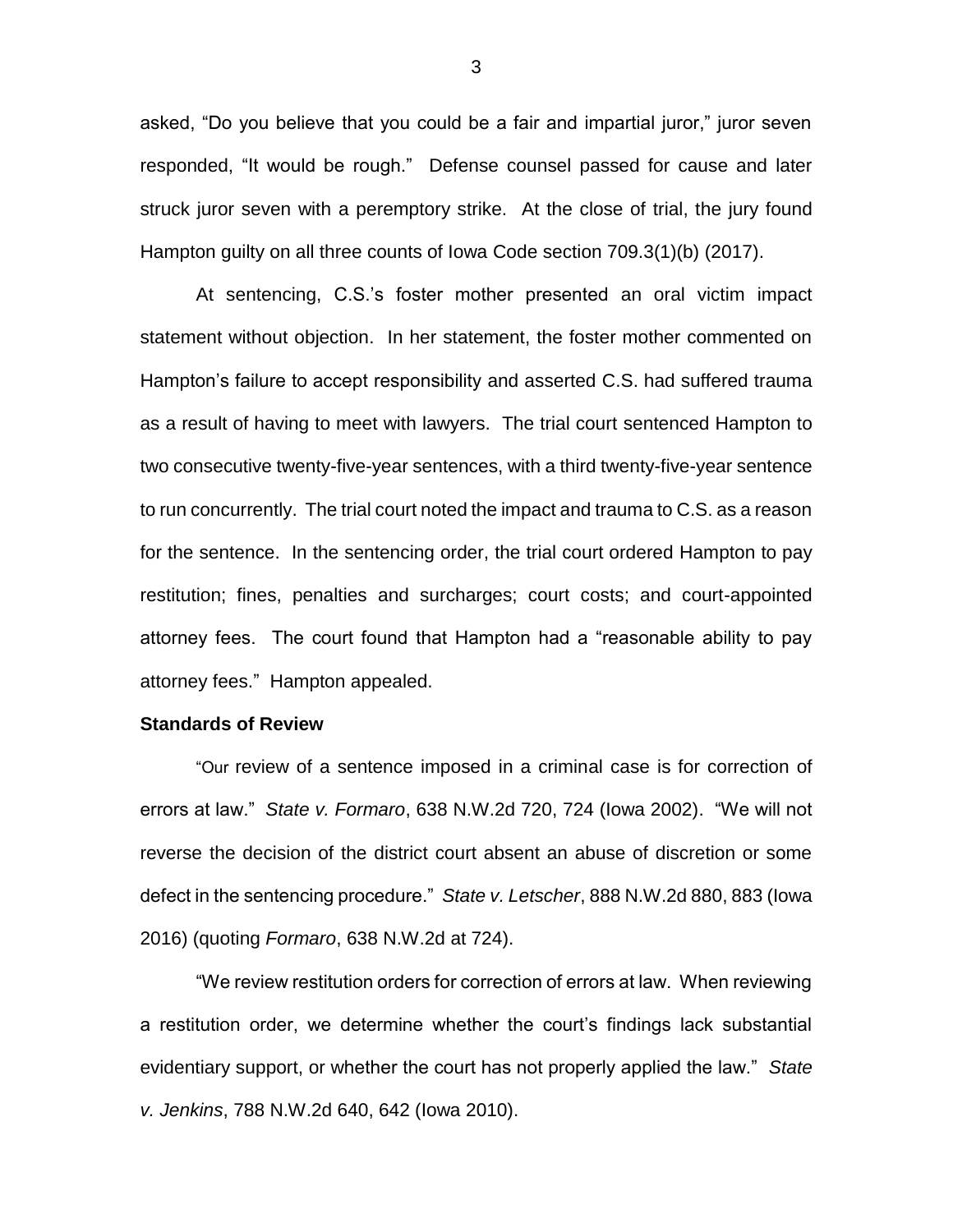## **Discussion**

## **I. Ineffective Assistance of Counsel**

Hampton argues his trial counsel was ineffective for failing to strike juror seven for cause and failing to object to a victim impact statement by the victim's foster mother.

Typically, postconviction-relief proceedings are the appropriate venue for a claim of ineffective assistance of counsel. *State v. Rice*, 543 N.W.2d 884, 888 (Iowa 1996). "However, where an adequate basis for a decision is present in the record, they will be decided on direct appeal." *Id.* If the record is inadequate, a defendant must bring his ineffective-assistance-of-counsel claim in a postconviction-relief action. *State v. Gomez Garcia*, 904 N.W.2d 172, 186 (Iowa 2017). "We will address on direct appeal claims of ineffective assistance of counsel only if we determine the development of an additional factual record would not be helpful and these elements can be decided as a matter of law." *State v. Carroll*, 767 N.W.2d 638, 641 (Iowa 2009). We find the record sufficient to review Hampton's ineffective-assistance-of-counsel claims.

### **A. Failure to challenge juror 7 for cause.**

During voir dire, juror seven indicated his wife and sister-in-law had suffered sexual abuse at young ages. When asked whether he could be fair and impartial, the juror said, "It would be rough." Defense trial counsel passed for cause and later struck the juror with a peremptory strike. Hampton now argues the failure to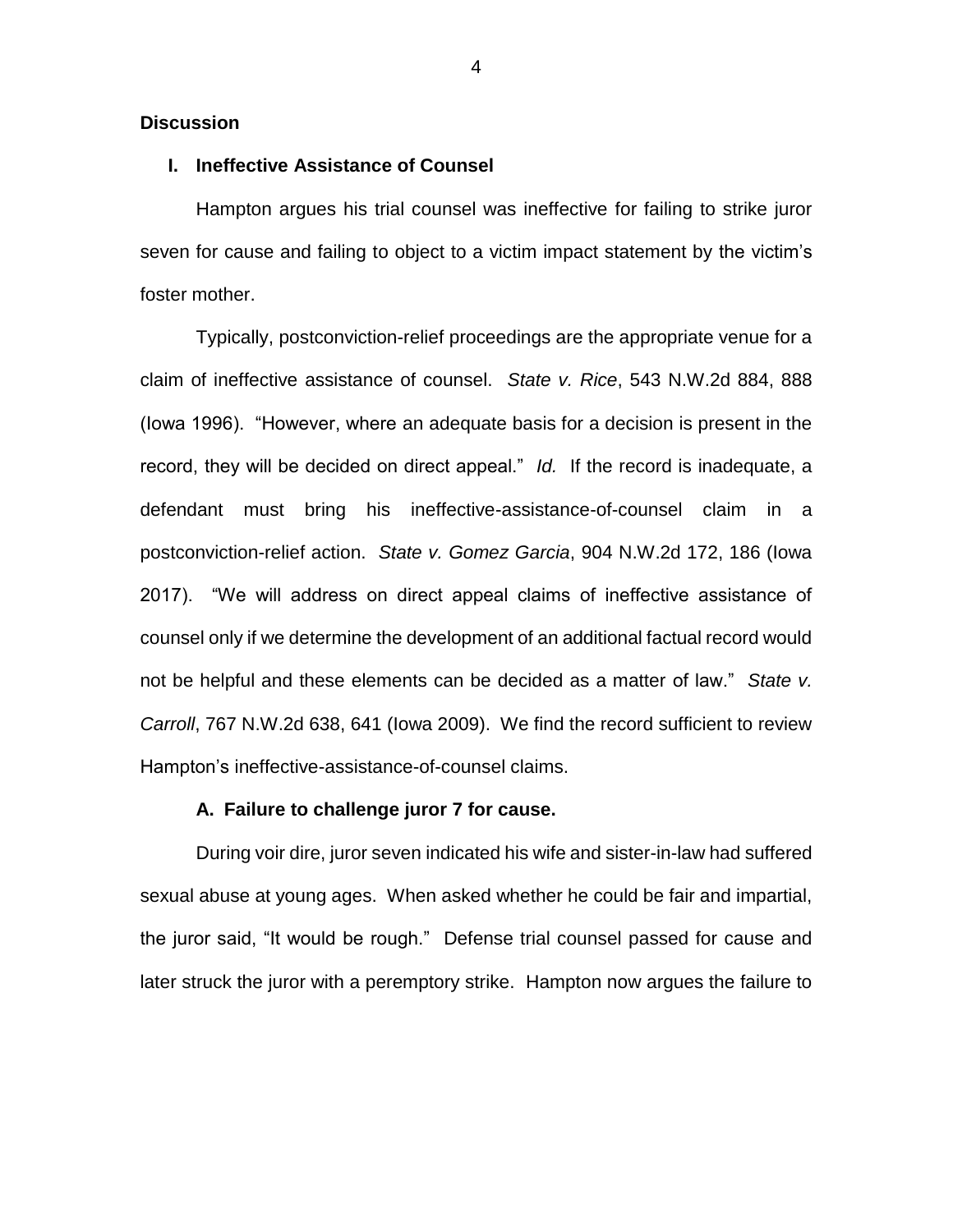challenge juror seven for cause amounts to ineffective assistance of counsel, requiring reversal. We disagree.

To succeed on an ineffective-assistance-of-counsel claim, a defendant must prove that "(1) his trial counsel failed in an essential duty, and (2) prejudice resulted from counsel's error." *State v. McPhillips*, 580 N.W.2d 748, 754 (Iowa 1998). A claim fails "if either element is absent." *Id.* To prove the first prong of an ineffective-assistance-of-counsel claim, the defendant must prove "his attorney's performance was not within the normal range of competence." *Id.* (quoting *State v. Spurgeon*, 533 N.W.2d 218, 220 (Iowa 1995)). We begin by presuming competence. *Id.* To satisfy the second prong, a defendant establishes prejudice by showing there is a "reasonable probability that, but for the counsel's unprofessional errors, the result of the proceeding would have been different." *State v. Graves*, 668 N.W.2d 860, 882 (Iowa 2003) (citation omitted). Challenges for cause are governed by Iowa Rule of Criminal Procedure 2.18(5), which provides that a challenge for cause "*may*" be made when a juror has "formed or expressed such an opinion as to the guilt or innocence of the defendant as would prevent the juror from rendering a true verdict upon the evidence submitted on the trial." Iowa R. Crim. P. 2.18(5)(k) (emphasis added).

In *State v. Neuendorf*, 509 N.W.2d 743, 746–47 (Iowa 1993), the Iowa Supreme Court abandoned the rule from *State v. Beckwith*, 46 N.W.2d 20, 23 (Iowa 1951), which held that the error in denying a challenge for cause is not cured by the juror's ultimate removal via peremptory strike. The *Neuendorf* court said,

Whatever [the juror's] prejudices were, she did not serve on defendant's jury. The search for legal prejudice must therefore focus on the potential for prejudice that flowed from forcing defendant to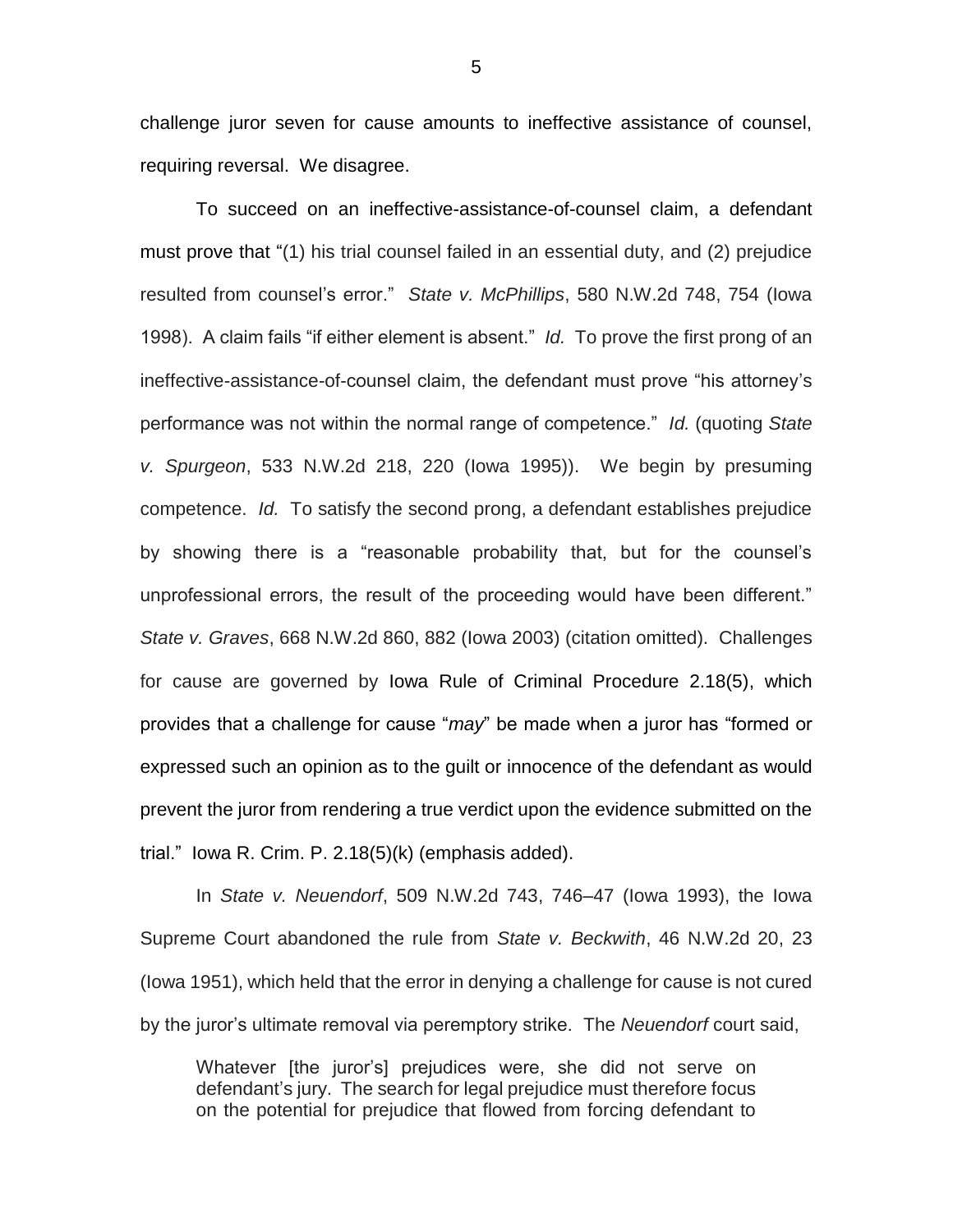use a peremptory challenge on Juror Brandt that might have been used to remove another juror. In the absence of some factual showing that this circumstance resulted in a juror being seated who was not impartial, the existence of prejudice is entirely speculative. We believe it is too speculative to justify overturning the verdict of the jury on that basis alone.

509 N.W.2d at 746. The court found no prejudice where the two jurors of questionable impartiality were both struck from the jury. *Id.* at 747.

Hampton asks that *Neuendorf* be overturned, which we are not at liberty to do. *Figley v. W.S. Indus.*, 801 N.W.2d 602, 608 (Iowa Ct. App. 2011) ("[W]e are not at liberty to overturn precedent of our supreme court."); *see also State v. Jonas*, 904 N.W.2d 566, 568 (Iowa 2017) (declining to overrule *Neuendorf*). To the contrary, we find *Neuendorf* demands the rejection of Hampton's ineffectiveassistance claim. While in *Neuendorf* the district court overruled a challenge for cause as to a prospective juror, no challenge for cause was made in the instant case. In both cases, the offending jurors were struck with peremptory strikes. Even if Hampton's trial counsel had challenged for cause and the district court had rejected the challenge, *Neuendorf* would require a showing of prejudice "based on matters that appear of record" beyond the mere use of a peremptory strike in place of a challenge for cause. *Neuendorf*, 509 N.W.2d at 747. As to this portion of Hampton's ineffective-assistance-of-counsel claim, Hampton bases his allegation of prejudice solely on trial counsel's failure to challenge for cause. This is not enough.

Hampton cites to a 2018 decision of this court for the proposition that "where defense counsel unreasonably fails to strike an unqualified juror for cause, the post-conviction movant is entitled to a presumption of Strickland prejudice." *Dixon*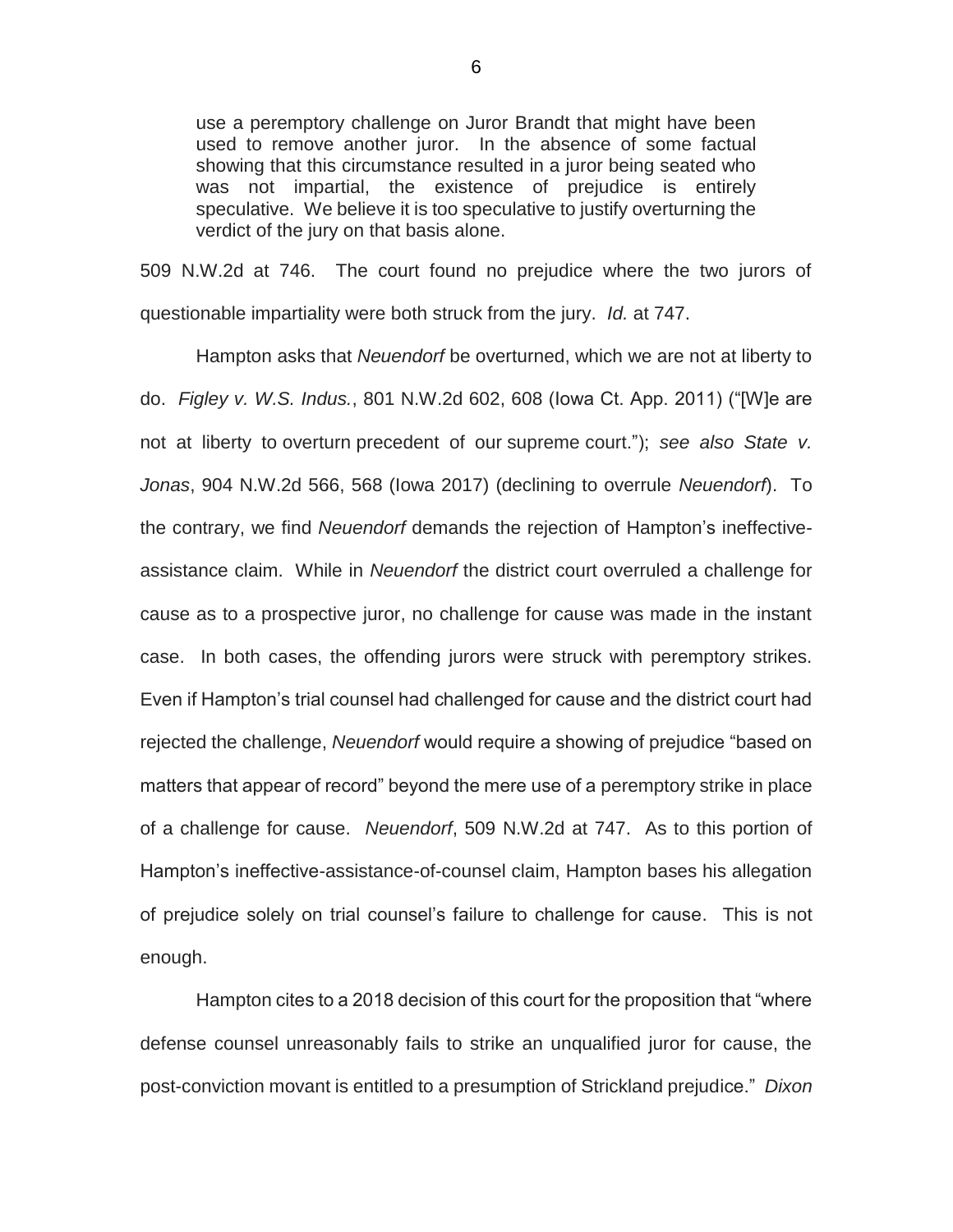*v. State*, No. 16-2198, 2018 WL 3471833, at \*7 (Iowa Ct. App. July 18, 2018) (quoting *McGuire v. State*, 523 S.W.3d 556, 564 (Mo. Ct. App. 2017)). We find this decontextualized quote inapplicable. In *Dixon*, the defendant raised ineffective-assistance claims based on trial counsel's failure to challenge two jurors for cause. *Id.* at \*3. Similar to the instant case, one of the challenged jurors was eliminated via peremptory strike. *Id.* However, in *Dixon*, the parties agreed that a challenged juror "did in fact serve on the jury." *Id.* at \*7. This important difference distinguishes *Dixon* from the instant case. Notably, the *Dixon* quote mentioned in Hampton's brief was prefaced with our statement that "a postconviction claimant establishes an entitlement to relief *upon showing an actually biased juror served on the jury*." *Id.* (emphasis added).

A more germane recent decision supports our analysis. *See Powell v. State*, No. 18-0542, 2019 WL 2524264 (Iowa Ct. App. June 19, 2019). In *Powell*, we found no prejudice and affirmed the postconviction court's denial of an ineffective-assistance-of-counsel claim where trial counsel's for-cause objections to a juror were twice overruled but the juror was subsequently eliminated via peremptory strike. *See id.* at \*7. Having held in *Powell* that no prejudice resulted where trial counsel's for-cause objections were overruled but the challenged juror was nevertheless eliminated via peremptory strike, we now hold there was no prejudice in the instant case. Though no for-cause objection was made, the juror was later eliminated and did not serve on the jury. Hampton has made no factual showing of prejudice, and therefore "the existence of prejudice is entirely speculative." *See Neuendorf*, 509 N.W.2d at 746. We find no ineffective assistance as to the failure to challenge juror seven for cause.

7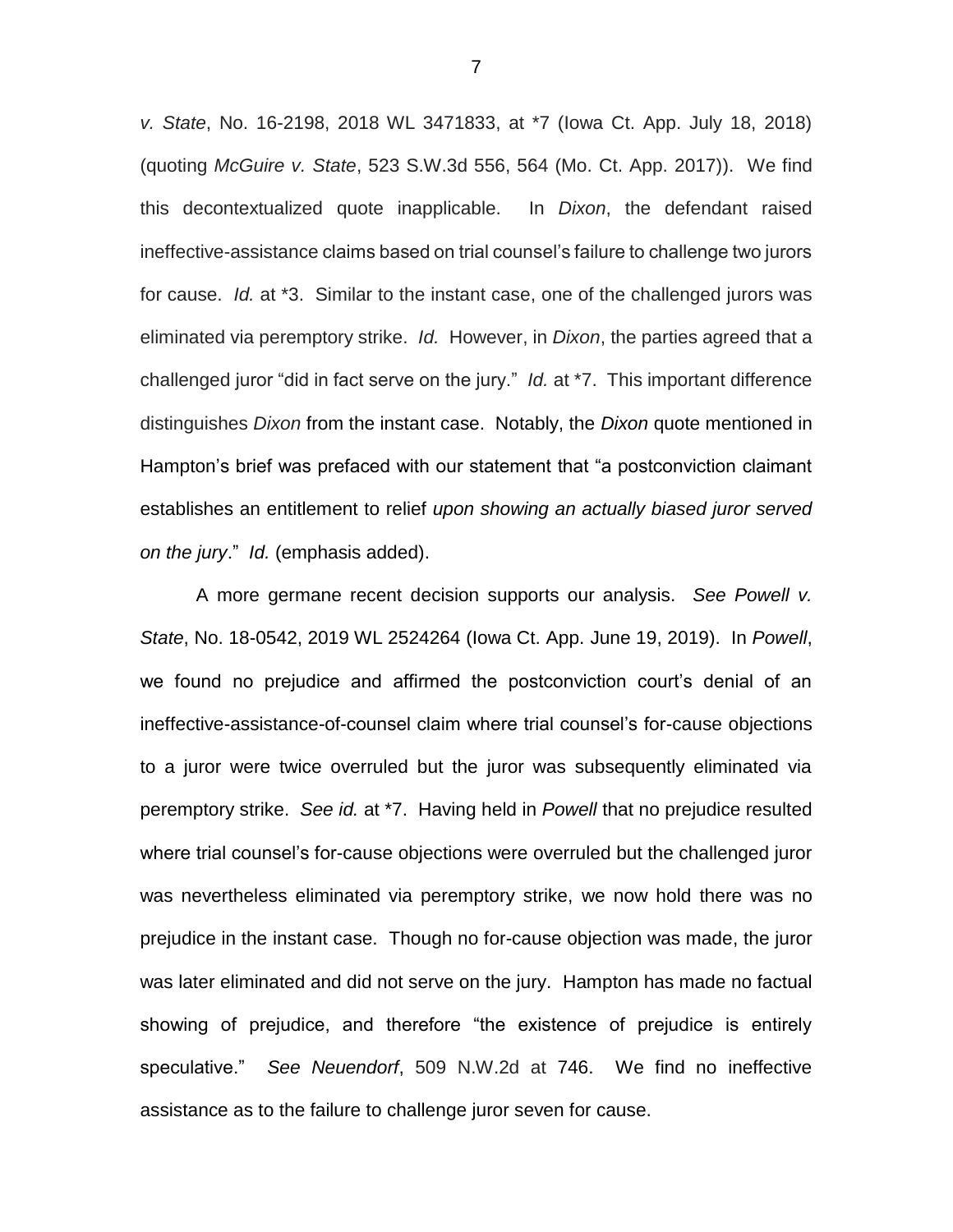#### **B. Victim Impact Statement**

Hampton's next argument under his ineffective-assistance claim centers on trial counsel's failure to object to a victim impact statement given by the minor victim's foster parent at sentencing. Hampton argues that foster parents cannot permissibly submit victim impact statements. We find the record below sufficient to address this claim. *See Rice*, 543 N.W.2d at 888.

The propriety of victim impact statements by foster parents appears to be an issue of first impression in Iowa. Foster parents are not explicitly authorized to submit victim impact statements, however they may be able do so under Iowa Code section 915.21(1)(e).

"Authority to submit impact statements is authorized under Iowa Code section 915.21 and is wholly statutory." *State v. Matheson*, 684 N.W.2d 243, 244 (Iowa 2004). Section 915.21 gives victims the right to present a victim impact statement. "Victim" is defined broadly enough to include "the immediate family members of a victim . . . who was under eighteen years of age at the time of the offense." Iowa Code § 915.10(3). The Iowa Supreme Court has clarified that "immediate family" is limited to "husband and wife or [persons] related within the second degree of consanguinity or affinity." *State v. Sumpter*, 438 N.W.2d 6, 8 (Iowa 1989); *see also State v. Lopez*, 872 N.W.2d 159, 175–76 (Iowa 2015). Because foster parents are typically not related by blood or marriage to their foster child, they are excluded by this limitation.

Yet we observe that foster parents may often be well positioned to describe the impact of a criminal act on their foster child, particularly where the foster child is too young or emotionally incapacitated to give his or her own statement. Iowa

8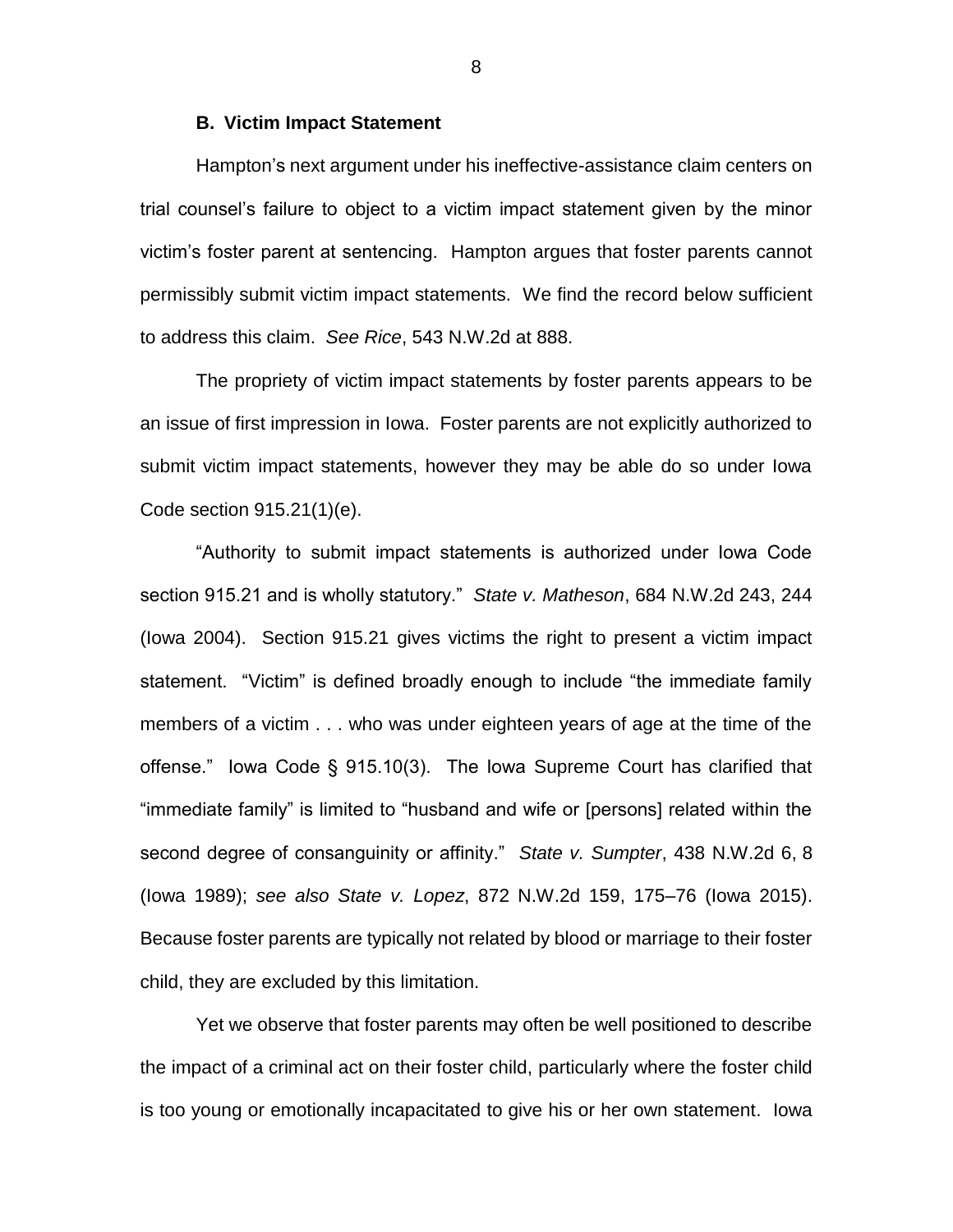Code section 915.21(1)(e) provides such a mechanism: "If the victim is unable to make an oral or written statement because of the victim's age, or mental, emotional, or physical incapacity, the victim's attorney or a designated representative shall have the opportunity to make a statement on behalf of the victim." As explained in *Lopez*, 872 N.W.2d at 176, the statute does not define the term "designated representative." Neither does it specify a process by which designation occurs.

In *Lopez*, the Iowa Supreme Court considered whether a guardian ad litem was the two-year-old victim's "designated representative" within the meaning of section 915.21(1)(e). 872 N.W.2d at 176. The guardian ad litem had "attended the plea hearing and sentencing hearing on her own initiative as the child-victim's [guardian ad litem] to look out for the interests of [the child]." *Id.* at 178. The Court in Lopez stated,

We need not decide on the existing record whether Leighty was properly designated to give the child's victim-impact statement in 2014 because, as we explain below, Lopez will be resentenced in a new hearing after remand. On remand, the district court shall ensure that only a person properly designated as B.H.'s representative under section 915.21(1)(e) may give a victim-impact statement on that child's behalf.

*Id.* The court noted that no "*parent or guardian*" objected to the guardian ad litem's victim impact statement on behalf of the child. *Id.* at 178 n.5 (emphasis added). Though the legal characteristics of a relationship between a foster parent and child differ from those of legally recognized parent-child relationships and the law of guardianships, the relationship between a foster parent and child may place a foster parent in a position to speak on the child's behalf in the event the child is a victim of a crime and too young or emotionally traumatized to give a victim impact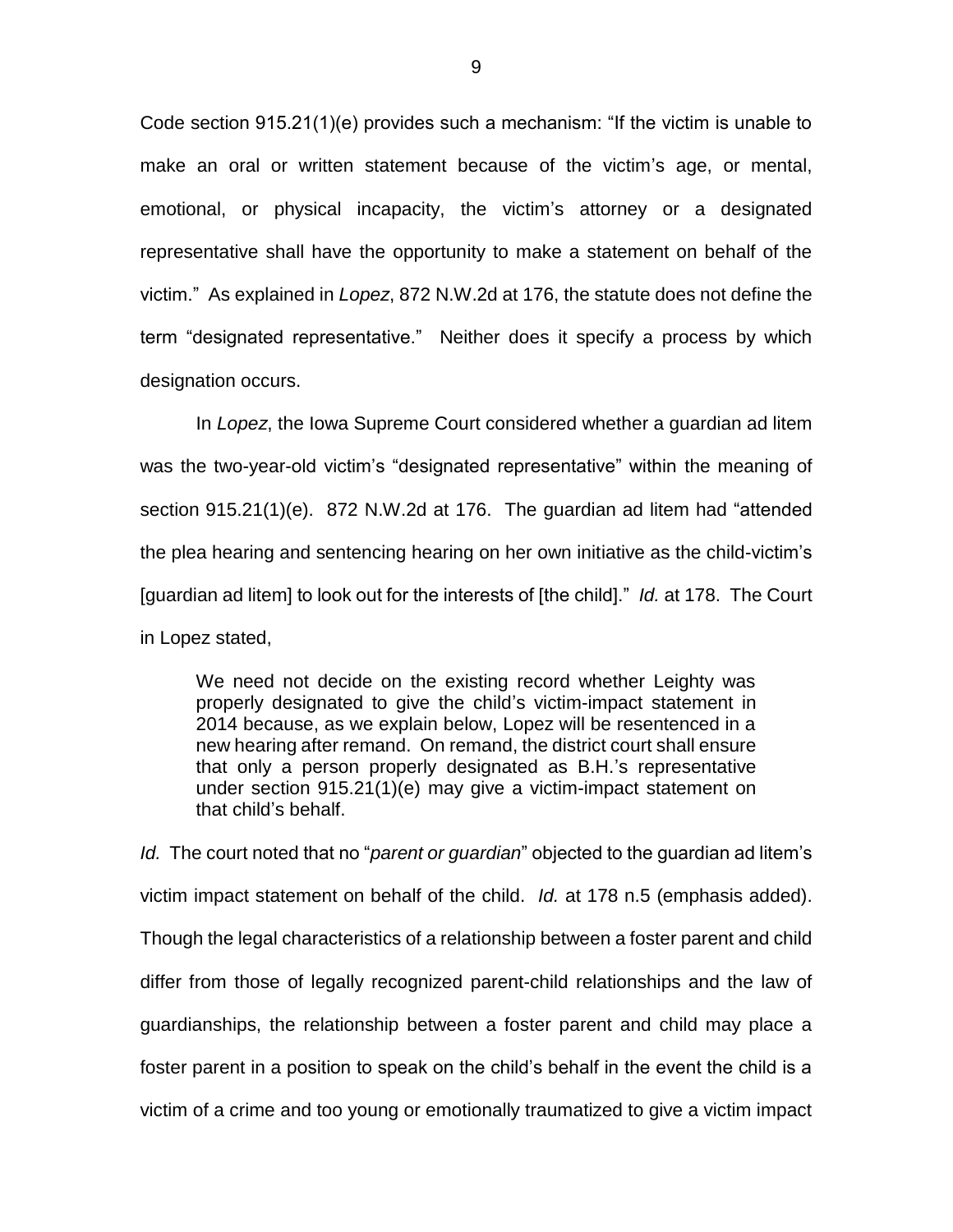statement. Indeed, a foster parent's relationship with their foster child is distinct from the guardian ad litem relationship at issue in *Lopez*; as C.S.'s day-to-day care provider, the foster parent in the instant case served a role much closer to "parent or guardian" than did the guardian ad litem discussed in *Lopez*.

The State points out that Iowa Code section 232.68(8) defines "[p]erson responsible for the care of a child" as a "parent, guardian, or foster parent." Although we acknowledge this provision is not directly on point, as it appears in a code division pertaining to child-in-need-of-assistance proceedings, we find the definition helpful in interpreting the meaning and import of the term "designated representative" in section 915.21(1)(e). Section 232.68(8) lends support to the notion that a foster parent can not only serve as a properly designated representative under section 915.21(1)(e) but, in some cases, even hold the power of appointment just as a "parent or guardian" would. *See Lopez*, 872 N.W.2d at 178 n.5.

However, we need not reach the issue of whether counsel breached a duty in failing to object to the foster mother's impact statement on behalf of her foster child pursuant to 915.21(1)(e). We reach this determination because we conclude Hampton cannot prove he was prejudiced by his counsel's failure to object.

With respect to the prejudice prong, we undertake a normal ineffectiveassistance analysis, finding prejudice only where the defendant shows by a preponderance of the evidence that "a reasonable probability exists that, but for counsel's unprofessional errors, the result of the proceeding would have been different." *State v. Ondayog*, 722 N.W.2d 778, 784–85 (Iowa 2006) (evaluating whether a defendant was prejudiced by his counsel's conduct during a jury trial).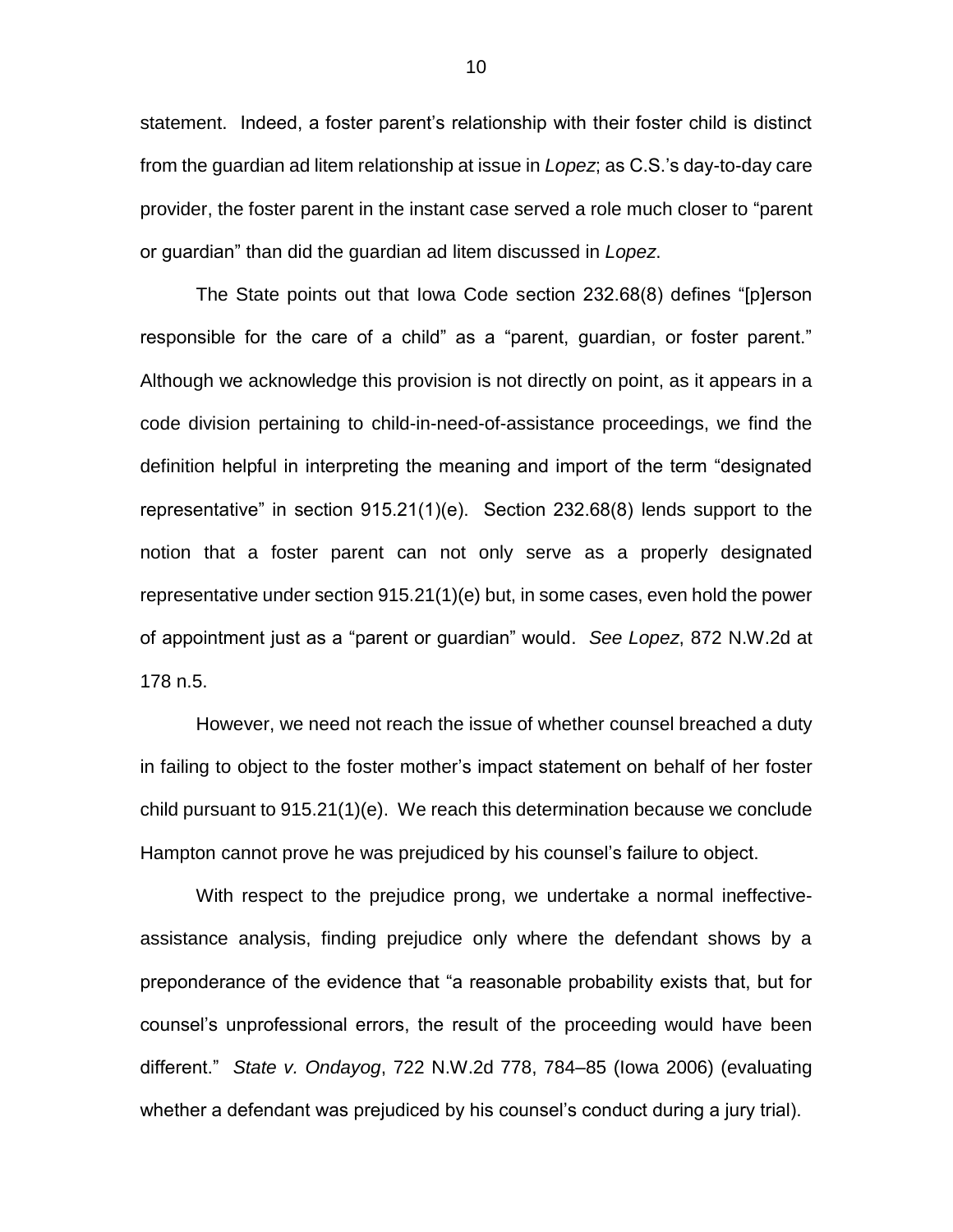Hampton argues that the foster mother's victim impact statement led the court to sentence Hampton to consecutive, instead of concurrent, sentences. He further argues that the foster mother's complaint was an attack on his constitutional right to a trial and that by not explicitly rejecting the victim impact statement, the court erroneously relied on it. We reject Hampton's argument that by entertaining the victim impact statement the court relied on an improper sentencing consideration. The record does not reflect that the district court relied on the foster mother's complaint that Hampton sought a trial, and the statement provided no information that was not presented at trial.

In her statement, the foster mother argued for a longer period of incarceration in part because Hampton had proceeded to trial, saying, "Instead of you taking responsibility for your sick actions, [C.S.] had to deal with the emotional trauma of relaying the details of the abuse to various lawyers, providers and other adults to prove that you hurt her." She also spoke to the confusion and trauma C.S. suffered more generally.

The evidence at trial established that C.S. was nine years old at the time of the offenses. She was living with her foster mother at the time of trial, who was responsible for C.S.'s day-to-day care. C.S. was sexually abused multiple times and developed chlamydia. A mental health therapist testified to the child's diagnosis of post-traumatic stress disorder. The trial court sustained a motion for special accommodations that allowed C.S. to testify via closed-circuit television so as to be separated from Hampton at both her deposition and at trial. As the father of C.S.'s youngest brother and the boyfriend of C.S.'s biological mother, Hampton occupied a position of ostensible trust in relation to C.S.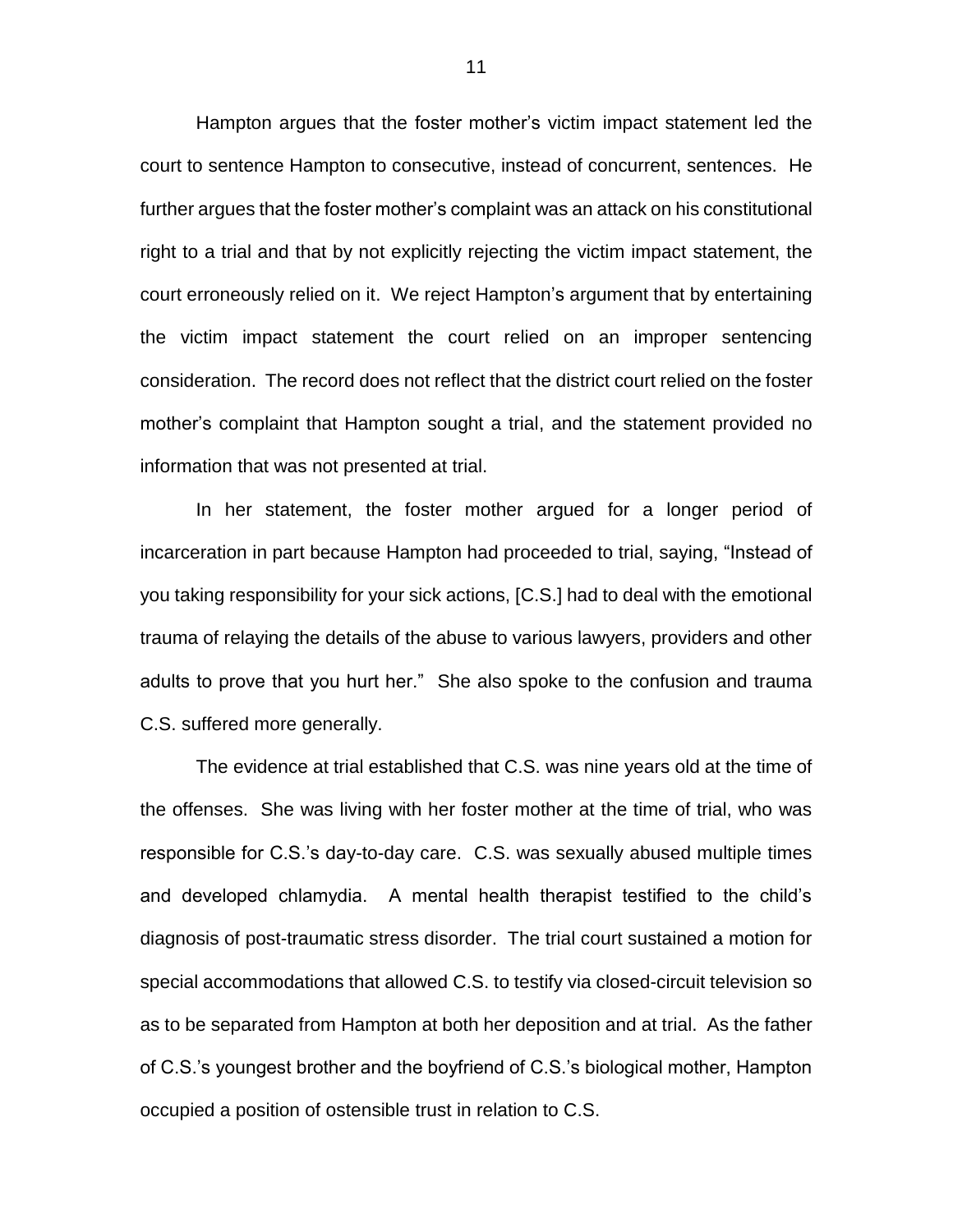In imposing sentence, the court recited "the trauma to [C.S.]" as a factor and included in the sentencing order as a reason for the sentence the "impact on the victim(s) in this case." These are the only pieces of evidence Hampton relies upon to show the district court's alleged reliance on the foster mother's complaint that Hampton sought a trial. This evidence is too tenuously linked to the alleged ill to justify vacating the sentence. Copious evidence at trial demonstrated the "trauma" and "impact" C.S. suffered from the abuse, including a positive test for a sexually transmitted disease, a diagnosis of post-traumatic stress disorder, the trial court's grant of special accommodations so C.S. could avoid contact with Hampton, and C.S.'s testimony regarding the disturbing details of the abuse.

We presume "that a sentencing court does not ordinarily consider an impermissible factor." *State v. Matheson*, 684 N.W.2d 243, 244 (Iowa 2004). Additionally, we are less likely to reverse when improper evidence is introduced at sentencing before a judge rather than before a jury at trial. *See id.* In *Matheson*, the Iowa Supreme Court refused to assume a sentencing court did not consider as evidence victim impact statements given by victims of a crime the defendant committed and was convicted of in Illinois. *Id.* at 244–45. However, in that case, the evidence introduced at sentencing "told the sentencing judge . . . a good deal more than would otherwise be known." *Id.* at 245. Such is not the case here.

Instead, *State v. Sumpter* is a better guide.

The victim impact statements . . . were hostile and bitter, and they expressed a strong desire for the ultimate retribution for their niece's death. But they told the judge little, if anything, that was not already apparent. . . . The victim impact statements . . . did not contain the prejudicial type of information which would not otherwise be available to the judge and which we have held to be prejudicial, such as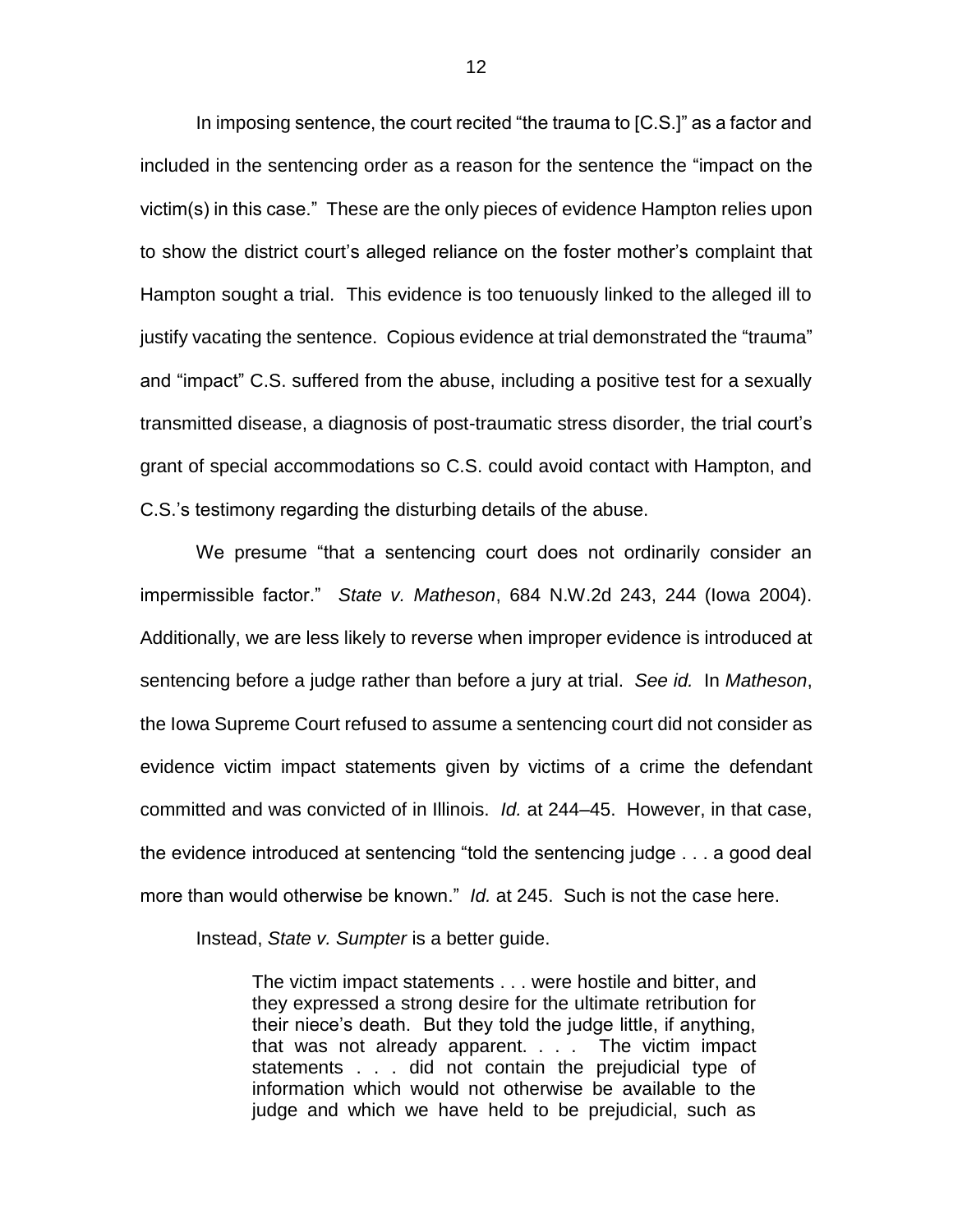allegations of unproven crimes or other facts outside the record.

*Sumpter*, 438 N.W.2d at 7.

Since *Sumpter* was decided, the Iowa Supreme Court has reaffirmed that where a sentencing court's statement or order makes no mention of impermissible evidence introduced through victim impact statements, the critical inquiry precedent to reversal is whether "prejudicial information such as unproven crimes or other facts outside the record" was introduced in the victim impact statement. *State v. Tesch*, 704 N.W.2d 440, 454 (Iowa 2005). No such prejudicial information was introduced here. Of the 348 words in the victim impact statement in question, only thirty-seven were devoted to the foster mother's complaint that Hampton did not accept responsibility for the abuse. Hampton identifies no information in the statement regarding unproven crimes or facts outside the record.

We therefore follow *Sumpter* and *Tesch* and presume the sentencing court did not impermissibly consider the complaint that Hampton had proceeded to trial when it imposed sentence. Under the *Sumpter* rule, we presume the sentencing court did not rely on the portion of the victim impact statement complaining over his assertion of his trial right. 438 N.W.2d at 9. Considering the remarks as a whole, we conclude this case is similar to *Sumpter*: "Any effect these victim impact statements might have had in the sentencing decision was insufficient to require vacation of the sentence." *Id.* Hampton suffered no prejudice. His ineffectiveassistance-of-counsel claim fails.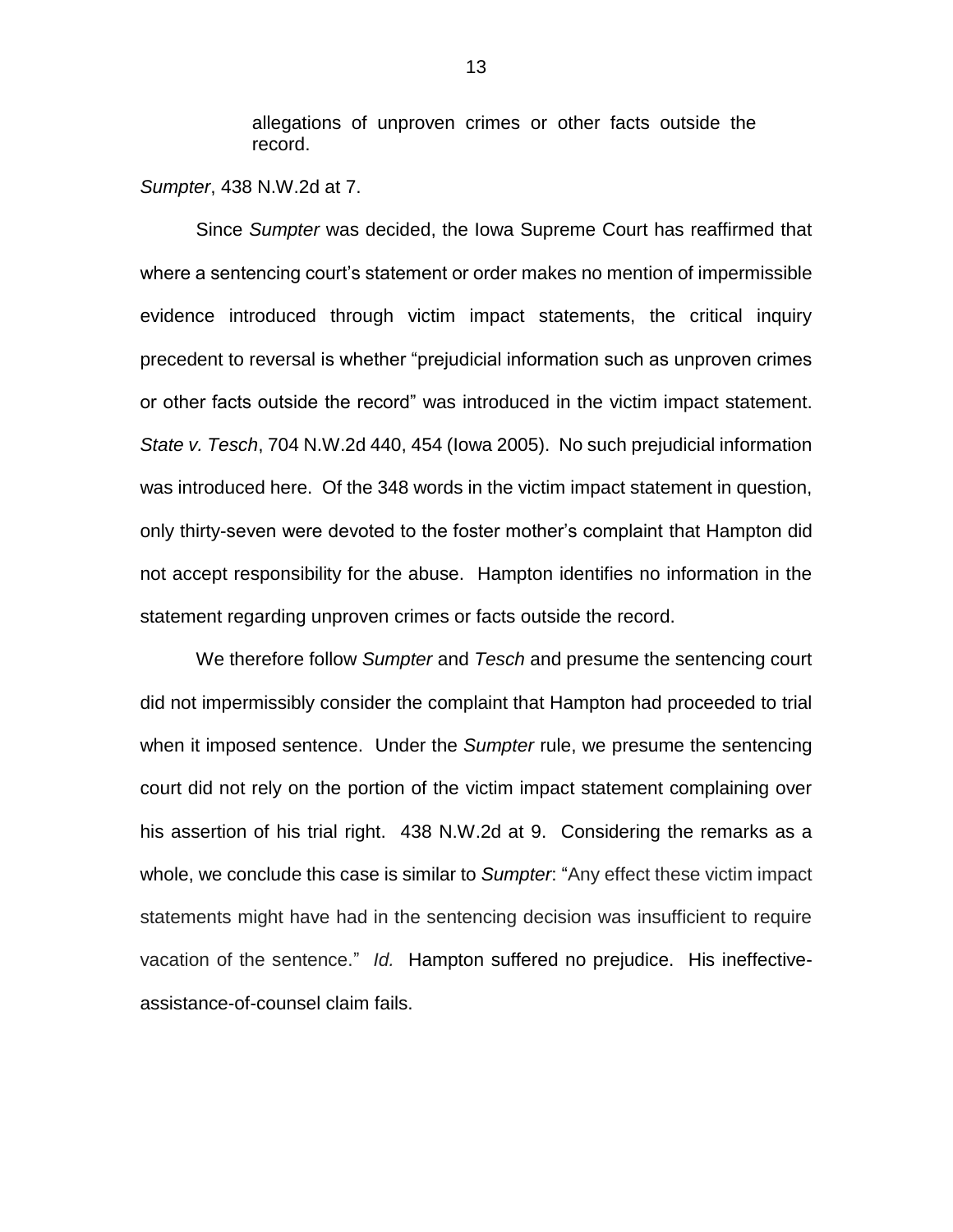## **II. Restitution Order**

The Supreme Court's decision in *State v. Albright*, 925 N.W.2d 144, 162 (Iowa 2019), clarified that "[c]ourts must wait to enter a final order of restitution until all items of restitution are before the court. Once the court has all the items of restitution before it, then and only then shall the court make an assessment as to the offender's reasonable ability to pay." Here, the district court did not have the benefit of the procedures outlined in *Albright* when it entered its order regarding restitution.

The trial court made two orders directing Hampton to pay certain costs and fees. First, in the August 28, 2018 sentencing order, the court ordered Hampton to pay "restitution as substantiated," "fines, penalties and surcharges that have not been suspended," "court costs in an amount to be assessed by the Clerk of Court," and "court-appointed attorney fees per Iowa Code Section 815.9." The court found Hampton had "the reasonable ability to pay attorney fees in the total cost of legal assistance in the amount approved by the State Public Defender." Second, on September 4, 2018, the court ordered Hampton to pay \$16,860.00 in room and board charges and administrative costs of \$135.18, totaling \$16,995.18.

The Iowa Code creates two categories of restitution. *Albright*, 925 N.W.2d at 159. The first category includes restitution to victims and to the clerk of court for fines, penalties, and surcharges. *Id.* The second category includes restitution

for crime victim assistance reimbursement, restitution to public agencies pursuant to section 321J.2, subsection 13, paragraph "b", court costs including correctional fees approved pursuant to section 356.7, court-appointed attorney fees ordered pursuant to section 815.9, including the expense of a public defender, when applicable, contribution to a local anticrime organization, or restitution to the medical assistance program pursuant to chapter 249A.